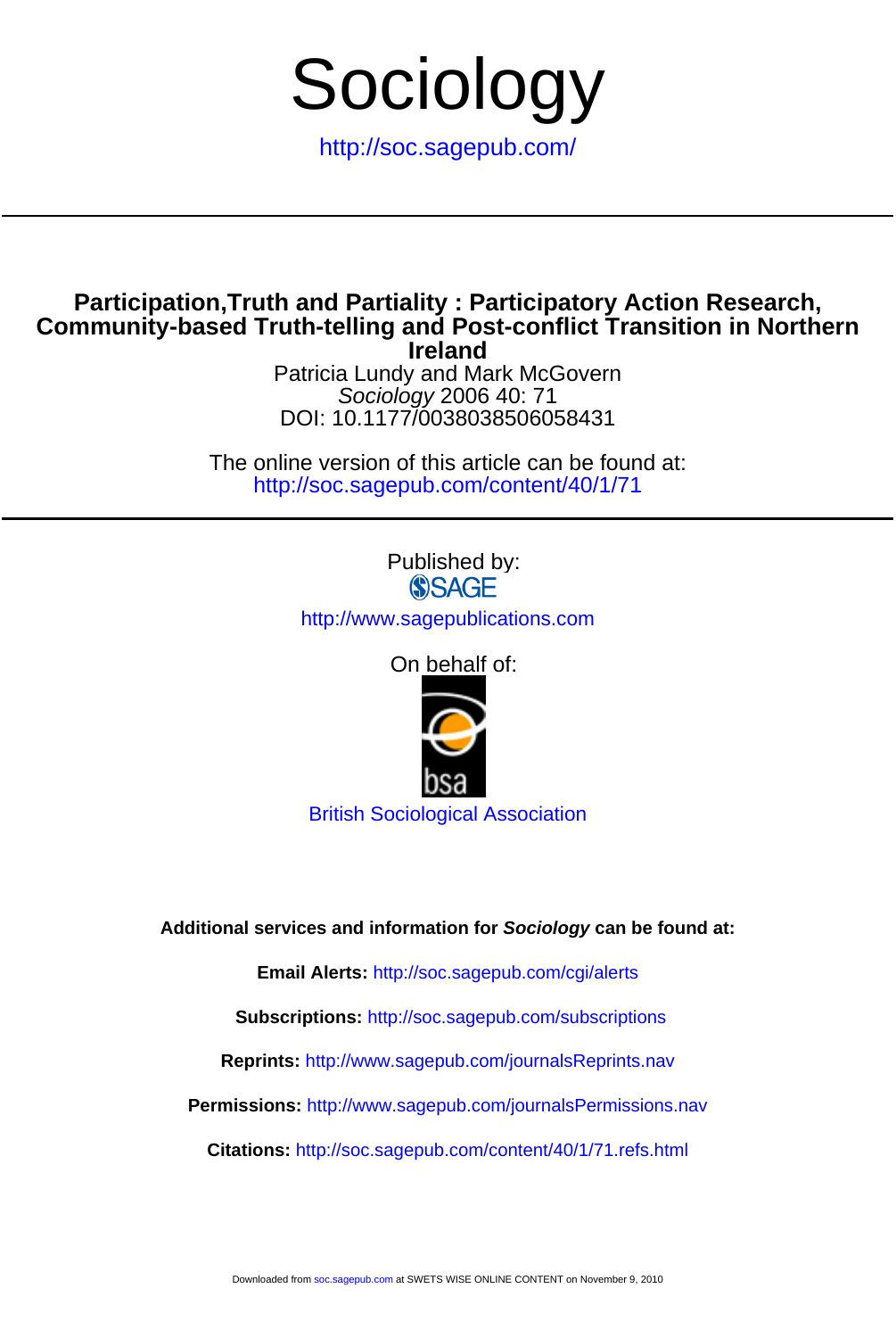# Sociology

Copyright © 2006 BSA Publications Ltd® Volume 40(1): 71–88 DOI: 10.1177/0038038506058431 SAGE Publications London,Thousand Oaks, New Delhi



# Participation, Truth and Partiality: Participatory Action Research, Community-based Truth-telling and Post-conflict Transition in Northern Ireland

■ **Patricia Lundy** *University of Ulster*

# ■ **Mark McGovern** *Edge Hill College of Higher Education*

#### **ABSTRACT**

The article assesses some methodological and ethical issues raised by a Participatory Action Research (PAR) 'truth-telling' project conducted in Northern Ireland.The authors reflect on their role in the Ardoyne Commemoration Project (ACP), a community-based study that recorded and published relatives' testimonies of victims of the Northern Ireland conflict.The article addresses two major areas of concern. First, it explores the potential value for post-conflict transition in carrying out PAR-informed, single-identity, community-based research work in a violently divided society.The authors argue that such 'insider' research can make an important contribution to developing strategies of conflict resolution, although significant limits need also to be recognized. Second, the article critically assesses the validity of claims to telling the 'truth' that such a project involves.The end of legitimating popular knowledge is key to a PAR-based approach and this can have important consequences for post-conflict transition. However, in a divided society such a goal also raises significant questions concerning the issue of partiality and the limits this sets for the nature of the 'truth' that may be told.

#### **KEYWORDS**

conflict / Northern Ireland / oral history / participatory action research / research methodologies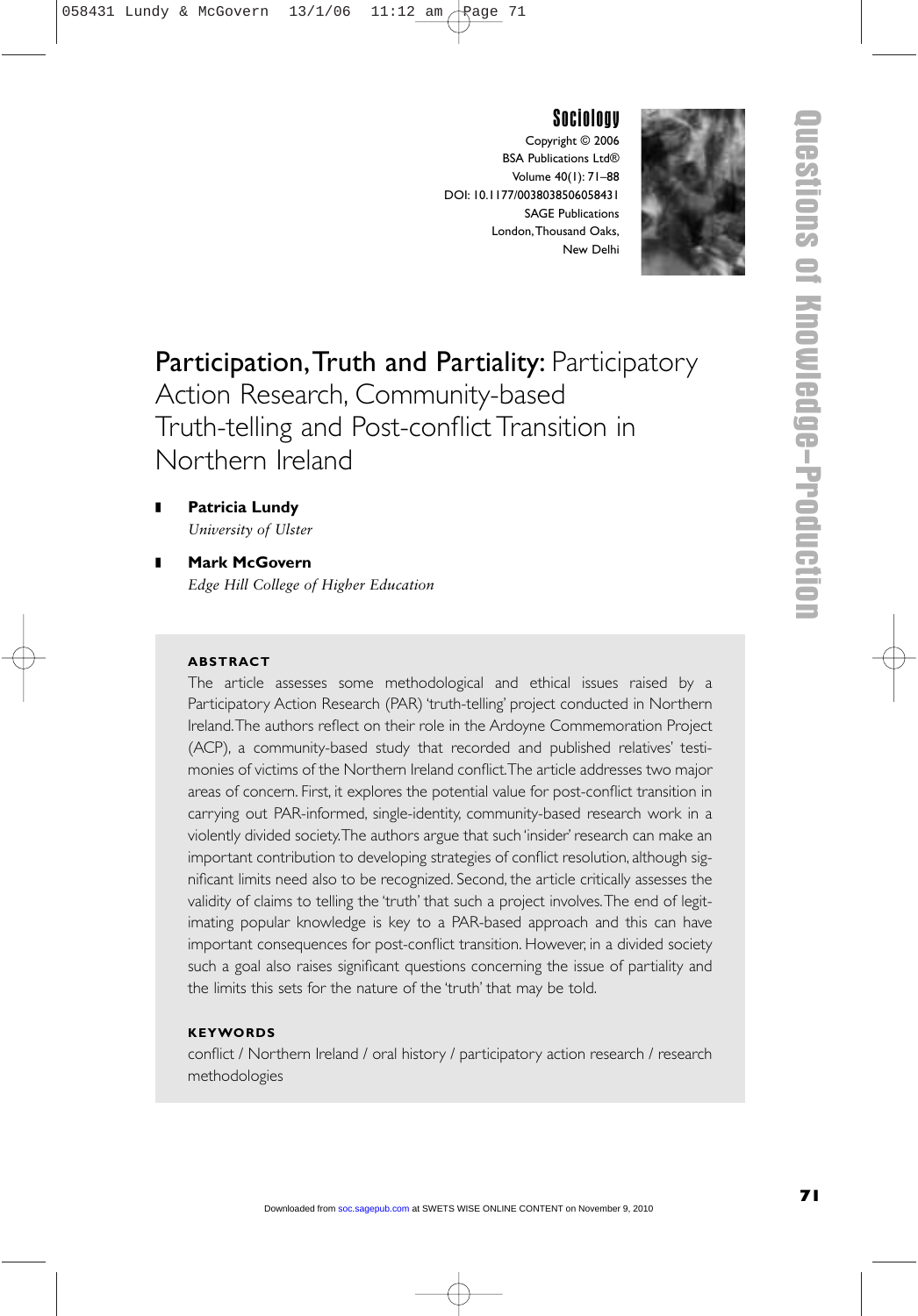#### **Introduction: PAR,Truth-telling and Post-conflict Transition**

he aim of this article is to critically assess the value and limits of adopting a community-based Participatory Action Research (PAR) approach to 'truth-telling' processes in violently divided societies. It is therefore concerned with certain wider methodological and ethical issues raised by employing participatory research strategies to sensitive research subjects. It is specifically designed to examine two main areas of concern: first, the contribution (and limits) that adopting a PAR-based 'single identity' approach can make to conflict resolution in a violently divided society; and, second, the tension between the PAR aim to legitimate popular knowledge and the validity of truth claims that such work may make. A case study of the Ardoyne Commemoration Project (ACP), a community-based 'truth-telling' project in Northern Ireland, is used to analyse these theoretical questions. **T**

The ACP was a four-year-long project designed to record and publish the testimonies of the relatives and friends of the 99 people from the Ardoyne area of North Belfast who died as a result of the conflict. The article draws upon the authors' first-hand experience as active participants in the ACP (Ardoyne Commemoration Project, 2002). It is also informed by assessment research that the authors carried out in the project's aftermath (Lundy and McGovern, 2004). For this, around 50 interviews were conducted with ACP members and participants (30) and community representatives of both local nationalist and unionist communities (20) on the experience, impact and reactions to the work.

A PAR-based emphasis upon participation was central to the work of the ACP. However, rather than providing a full-blown critique of PAR, the article is designed to explore the insights the work of the ACP offers on the role and value of participation as a means to achieve the ends of post-conflict truthtelling. The nature, extent and limitations of such participation are also therefore critically analysed. In addition, the strengths and weaknesses of a project that was primarily based on the experiences of one community are discussed. This focuses on the role of 'insiders' versus 'outsiders' in conducting sensitive research in violently divided societies. The authors argue that there are significant benefits for conflict resolution if truth-telling mechanisms pursue community participation and public ownership of the process as key goals. However, the ACP's adoption of an 'insider' research approach and working with a primarily single identity focus also call into question the validity of the 'untold truths' it was able to tell. In a project directed toward the public retrieval of difficult and often highly contentious memories, the problem of potential 'partiality' was a real and complex question. The article therefore concludes by discussing such issues within a wider theoretical context.

#### **Participatory Action Research and 'History-making'**

The Ardoyne Commemoration Project can be characterized as an example of Participatory Action Research. There are a number of distinct 'schools' within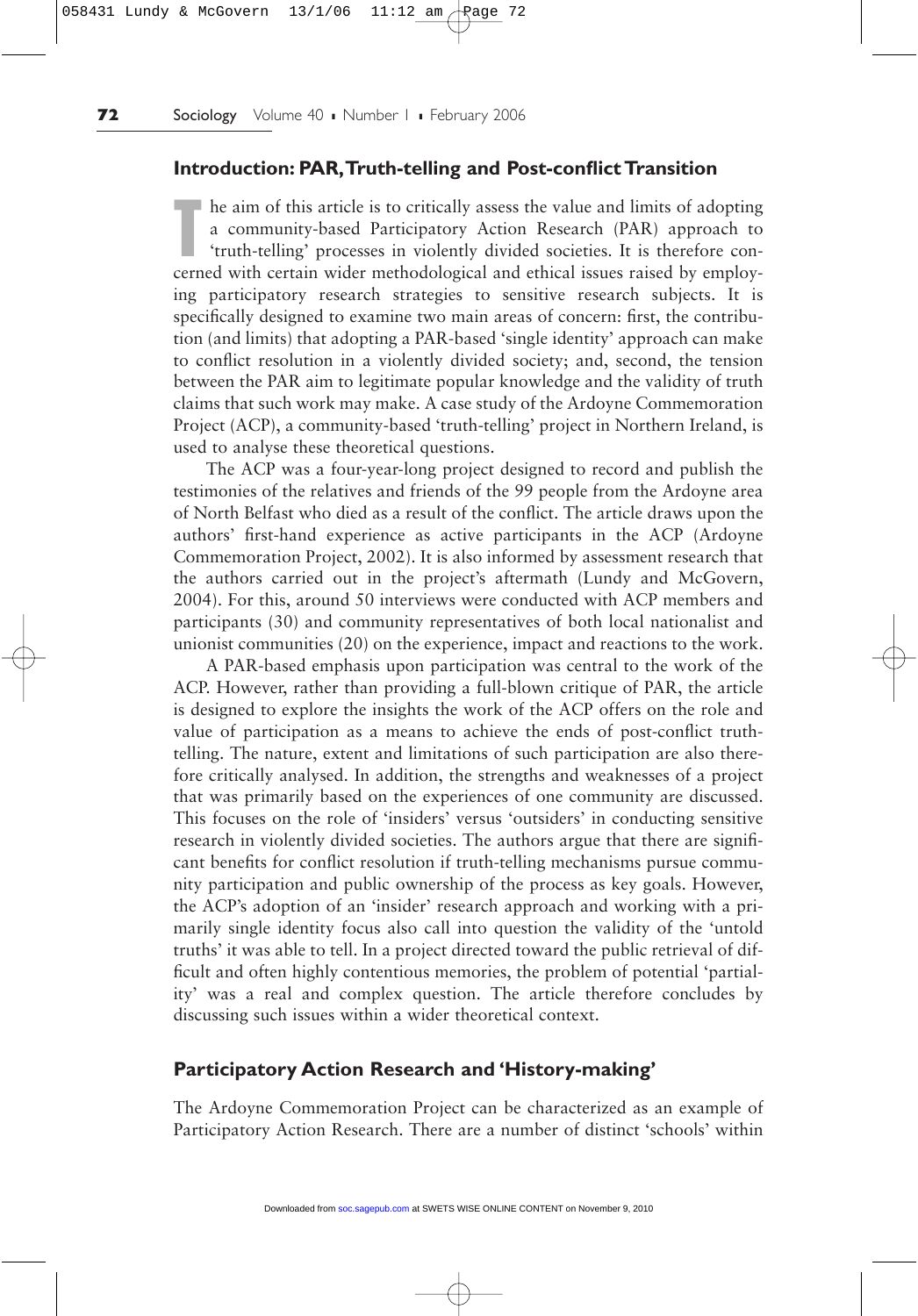the broad field of PAR that differ in their methodology, focus, political orientation and even terminology (Reason and Bradbury, 2001; Stoecker, 1999). At its most straightforward, PAR is defined by two key interconnected elements; it is 'action research that is participatory and participatory research that unites with action' (Rahman, 1993: 75). For Orlando Fals-Borda (1991), PAR has four defining characteristics. It involves 'collective research' and attempts a 'critical recovery of history'. It will also seek to enhance the valuing and application of 'folk culture' and aims at the 'production and diffusion of [such] knowledge'. Taken together such an approach is designed for the 'legitimization of popular knowledge'. Anisur Rahman (1993: 83) contends that PAR is a political practice designed specifically to challenge the 'means of knowledge production [including] the social power to determine what is valid or useful knowledge'. For Budd Hall (2001: 176), this struggle for 'knowledge-making' means that PAR is essentially concerned with 'history-making'.

PAR tends, therefore, to be conceived as distinctive in both the way it is carried out and the goals it seeks to achieve. In the case of the former, the key imperative is to conduct the research in an 'egalitarian manner', while the outcomes are understood to be directed toward creating opportunities for democratically meaningful action (Lincoln, 2001). These two dimensions are closely interlinked. The manner in which the research is initiated, designed, conducted and disseminated is itself intended to form part of a wider emancipatory project by challenging the way in which knowledge is constituted and validated. Democratizing the research process is tied umbilically to the legitimation of the knowledge produced (or publicly aired) by it. The democratization of the research process undoubtedly requires a paradigm shift in the way in which the traditional researcher–subject relationship is understood. The researcher is envisaged as becoming more of a 'facilitator' adopting a 'catalytic and supportive role' (Rahman, 1993: 82). Real participation has to involve what has been termed 'co-generative dialogue' (Fear and Edwards, 1995). Community members should not only advise on the shape and direction of the research but must have the opportunity to at least collaboratively 'control the decisionmaking process' (Stoecker, 1999: 842). Indeed, the distinction between the academic and the community is itself problematized by PAR theory, particularly when the supposedly contradictory subject positions of researcher and community member are simultaneously occupied by the same individual(s) (Park and Pellow, 1996). However, as a number of commentators have noted, participation and action are not ends that are necessarily complimentary (Rahman, 1991). Randy Stoecker (1999: 850) has suggested that key 'decisional moments' should be established in the research process to ensure that the desire for 'cogenerative dialogue' and 'decision-making control' is balanced against the need for 'efficiency concerns'.

PAR is designed to validate and disseminate popular, community-based knowledge in order to challenge social marginalization and structures of oppression. Nowhere is this aim more relevant than in societies that have been riven by armed conflict and which are embarking upon a process of post-conflict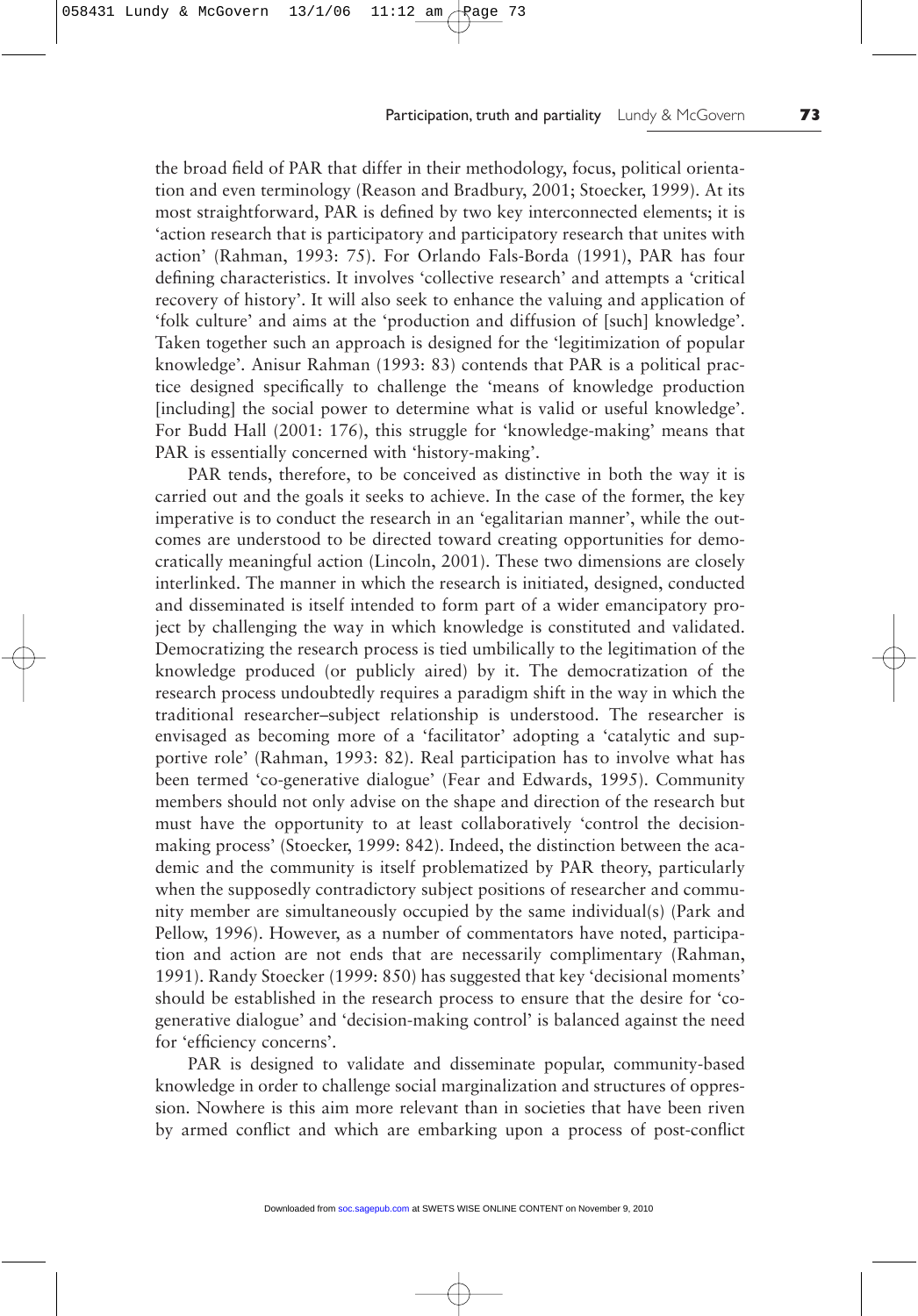transition. This has been exemplified by truth-telling initiatives undertaken in many parts of the world, most notably perhaps in Latin America (Gugelberger, 1996; Hayner, 2001; Lykes, 1997, 2001; REHMI, 1999). However, PAR practitioners tend to present the validation of popular knowledge as a largely unproblematic goal. Yet, this is a far from uncontentious issue in deeply divided societies, particularly those emerging from conflict. Very specific issues are raised in adopting a PAR perspective for a community-based truth-telling process in a divided post-conflict situation such as Northern Ireland. If PAR is concerned with the 'legitimation of memory' such a context raises profound questions about whose memories (and about what) are to be legitimated (Lundy and McGovern, 2001).

#### **Case-Study:The Ardoyne Commemoration Project**

Before discussing some of the ethical and methodological issues raised by the work of the Ardoyne Commemoration Project, it is first necessary to give a brief description of Ardoyne, the context within which the Project was formed and certain key aspects of its working process. Ardoyne is a nationalist working class community in North Belfast of approximately 7500 people (AYPF, 1998; Burton, 1978). Between 1969 and 1998, 99 people from Ardoyne were killed as a result of the conflict. Of these, 50 were the victims of various loyalist paramilitary groups (primarily the Ulster Volunteer Force and the Ulster Defence Association/Ulster Freedom Fighters), 26 were killed by members of the State security forces (British Army and Royal Ulster Constabulary) and 13 by various Irish republican organizations (the majority, nine, by the Irish Republican Army). A further six fatalities were members of the IRA killed inadvertently on active service, one died accidentally and in three cases it is unclear who was responsible (Ardoyne Commemoration Project, 2002: 7). A range of the issues are the same for victims' relatives no matter which agent was responsible for the death. However, there are others that are more specific and which emphasize the great sensitivity in conducting research in such areas. For example, that no member of the British security forces responsible for 28 percent of these deaths (many of which clearly involved unarmed civilians) was ever arrested, interrogated or served time in prison has left a legacy of alienation and a distrust of the authorities and outsiders among many people in Ardoyne. Similarly, loyalist organizations have been increasingly subject to allegations of systematic collusion with the state as part of the latter's counter-insurgency campaigns extending over several decades (Ní Aoláin, 2000; Relatives for Justice, 1994). As recently as April 2003, a state-sponsored commission of inquiry into collusion found that such claims were well founded (Stevens, 2003). This has raised many difficult and complex questions for relatives. On the other hand, dealing with those cases where the local IRA were responsible for deaths (particularly where the victim was killed as an alleged informer) proved among the most challenging and sensitive for the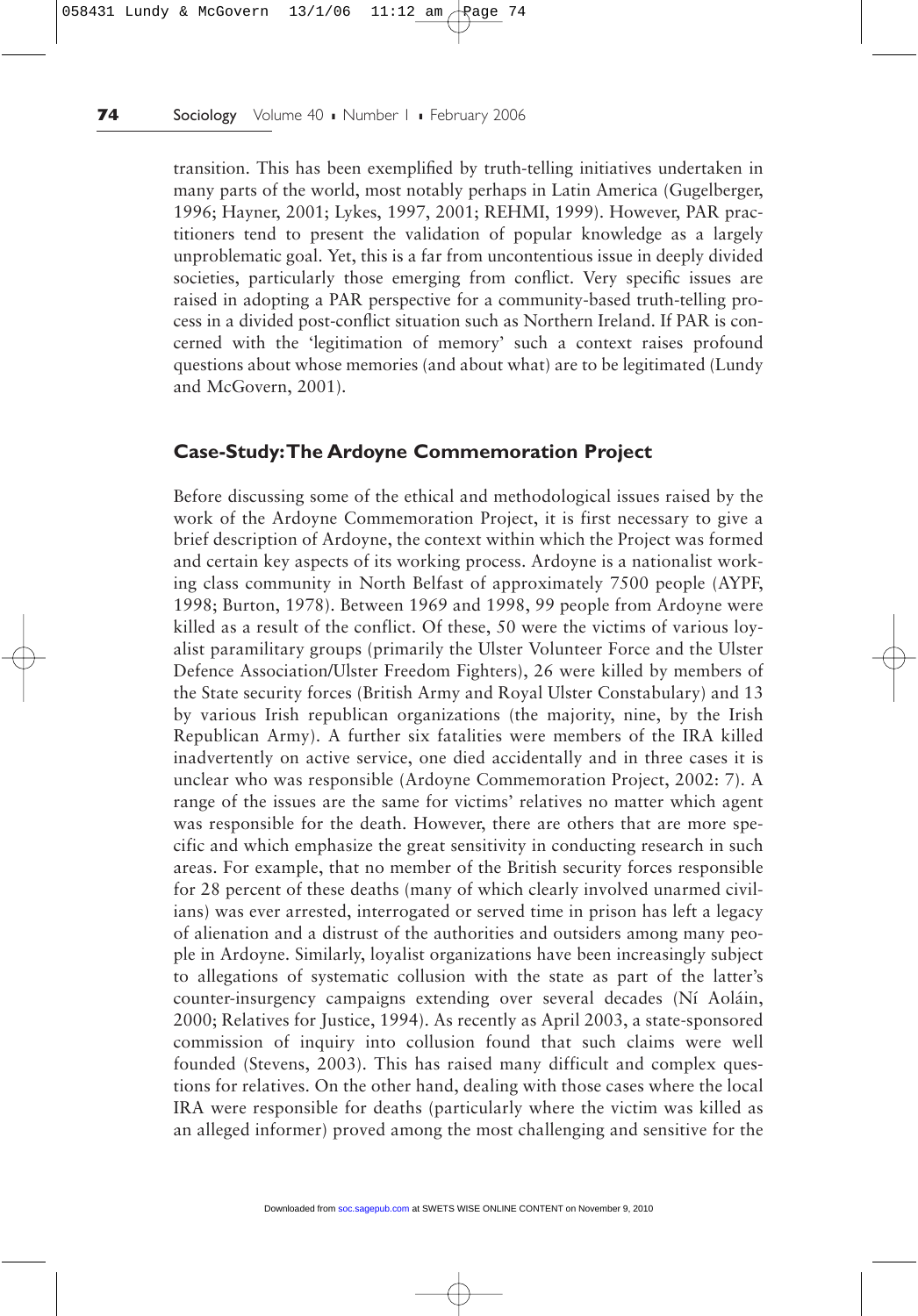ACP. They emphasized, as we shall see, that the tensions and silences that exist within particular communities on the legacies of the past need to be addressed as part of post-conflict transition quite as much as the antagonisms that exist between communities.

The Ardoyne Commemoration Project was established in July 1998. It was created as an entirely local initiative within the context of wider political developments, the most significant of which were the IRA and loyalist ceasefires of 1994 and the signing of the Good Friday Agreement (GFA) in April 1998. This peace process created the space for people in Ardoyne and elsewhere to reflect upon and discuss, often for the first time, what had been endured over the past 30 years of political violence. Coping with the ongoing realities of the conflict had previously precluded time for reflection. With peace came the possibility of contemplation. However, the 'victims agenda' was brought to the fore by anti-Agreement unionists opposed to the release of conflict-related prisoners as part of the peace process. What has been termed a 'hierarchy of victimhood' was promoted by differentiating between supposedly deserving and undeserving victims (Lundy and McGovern, 2001). Certain British government actions suggested that the 'hierarchy of victimhood' was emerging as a matter of state policy (Bloomfield, 1998). At the bottom of this 'hierarchy', it inevitably seemed to many nationalists, were victims of state violence.

It was against this backdrop that around 30 people including victims' relatives, concerned individuals and representatives from community groups called a meeting in Ardoyne to discuss the 'victims agenda' and to explore ways in which the community could commemorate their own victims of the conflict, in their own way. After a number of subsequent ad hoc meetings, much discussion and debate, the idea of a commemoration book emerged. The ACP was the result. From the outset the ACP was therefore construed as a community-based initiative. It was formed around an elected committee of eight (later reduced to five) and a wider 'membership' of people who joined in at various stages and assisted with specific tasks (interviews, database, transcribing, returning edited interviews etc.). Community participation was seen as a defining feature of the ACP, designed to guide and shape its development. The explicit purpose of the project was to collate and publish the oral testimonies of the relatives, friends and eyewitnesses of the area's 99 conflict victims. During a four-year period over 300 interviews were carried out. A book (*Ardoyne: The Untold Truth*) was finally published in 2002. It was launched at a meeting held in Ardoyne, attended by several hundred relatives and community members on the 33rd anniversary of the deaths of Ardoyne's first victims. The book contains the 99 victims' case studies, each made up of 2–3 oral testimonies, and a series of historical chapters (base in the main on oral history material) designed to contextualize the individual deaths.

During all stages of the project, the ACP attempted to seek the views, opinions and the participation of the wider community. This was intended to meet the goal of creating community 'ownership' and control of the design, research process, editing, return phase and production of the book. The 'return phase'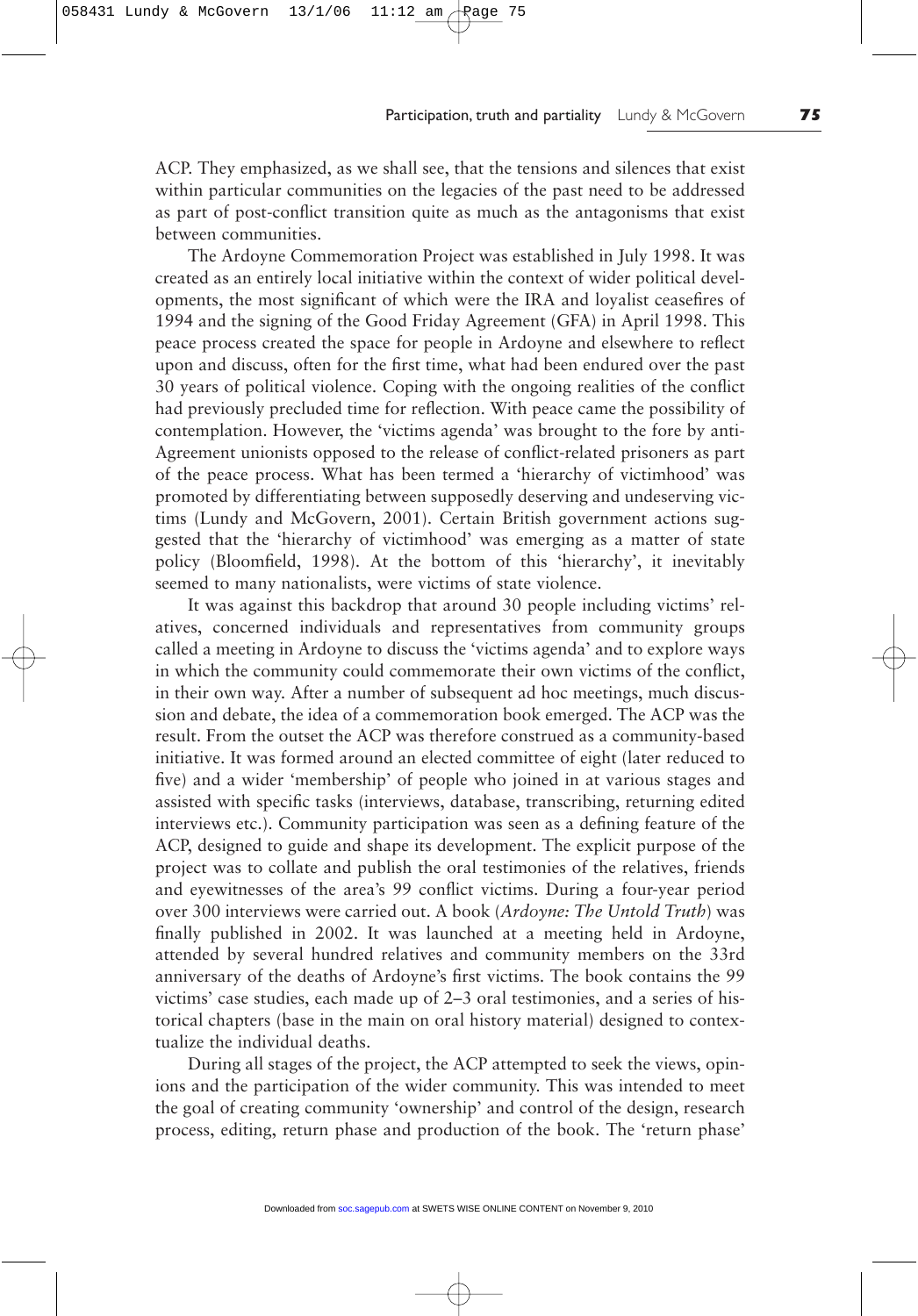was seen as particularly important in this regard. An initial edited version of the interview transcript was handed back to the interviewee who could then alter their testimony in any way they saw fit. The transcript was then re-worked in line with these wishes. Family interviewees were also allowed pre-publication access to the complete case study including interviews with other family members, friends and eyewitnesses. While participants could only make changes to their own testimony they could raise any inaccuracies or issues of concern in other testimonies with the ACP. This 'handing back' phase added years to the duration of the project because of the sheer amount of work it generated. However, taking its lead from PAR approaches, this 'handing-back' phase was seen as a pivotal 'decisional moment' where collaborative participation was an objective overriding all other concerns. The intent was to enhance a sense of participant control, create dialogue and help resolve a number of unresolved issues. From the outset it was therefore also an integral aspect of the ACP's thinking that the integrity of the project depended upon its being carried out by members of the community, as opposed to someone from 'outside'. This does, however, raise a number of issues that need to be considered within the context of researching in violently divided societies.

# **PAR and 'Insider' Research in Violently Divided Societies: 'Access','Familiarity' and 'Single Identity' Work**

The PAR approach of the ACP was the basis upon which 'community-based truth-telling' was founded. It was also conceived as the means of circumventing some of the methodological problems that are part and parcel of carrying out research in violently divided societies in general, and Northern Ireland in particular. In order to assess the work of the ACP as an example of PAR, it is therefore necessary to outline some of the ethical and methodological issues identified by previous writers on this subject. Given its importance, one of these, the question of bias and subjectivity, is discussed by itself in the next section. Here, the focus falls upon the three interrelated areas: 'access'; 'interviewer presentation'; and the value and limits of 'single-identity research'. In this context PAR is understood as a particular form of 'insider' research. The way in which PAR approaches impacted on the ACP research in each of these areas is then detailed and critically assessed in relation to the ends of research for postconflict transition.

A number of authors have discussed the difficulties and dangers facing social researchers working on sensitive topics in Northern Ireland (Brewer, 1993; Feenan, 2002; Feldman, 1991; Jenkins, 1984; Knox, 2001; Pickering, 2001; Sluka, 1995; and Smyth and Robinson, 2001). One widely discussed issue is that of interviewee suspicions over the identity of the researcher and the purpose of the research. John Brewer (1993: 127–8) has argued that the 'social, political and economic environment' in which his research on policing was undertaken presented issues for the physical safety of the researcher, which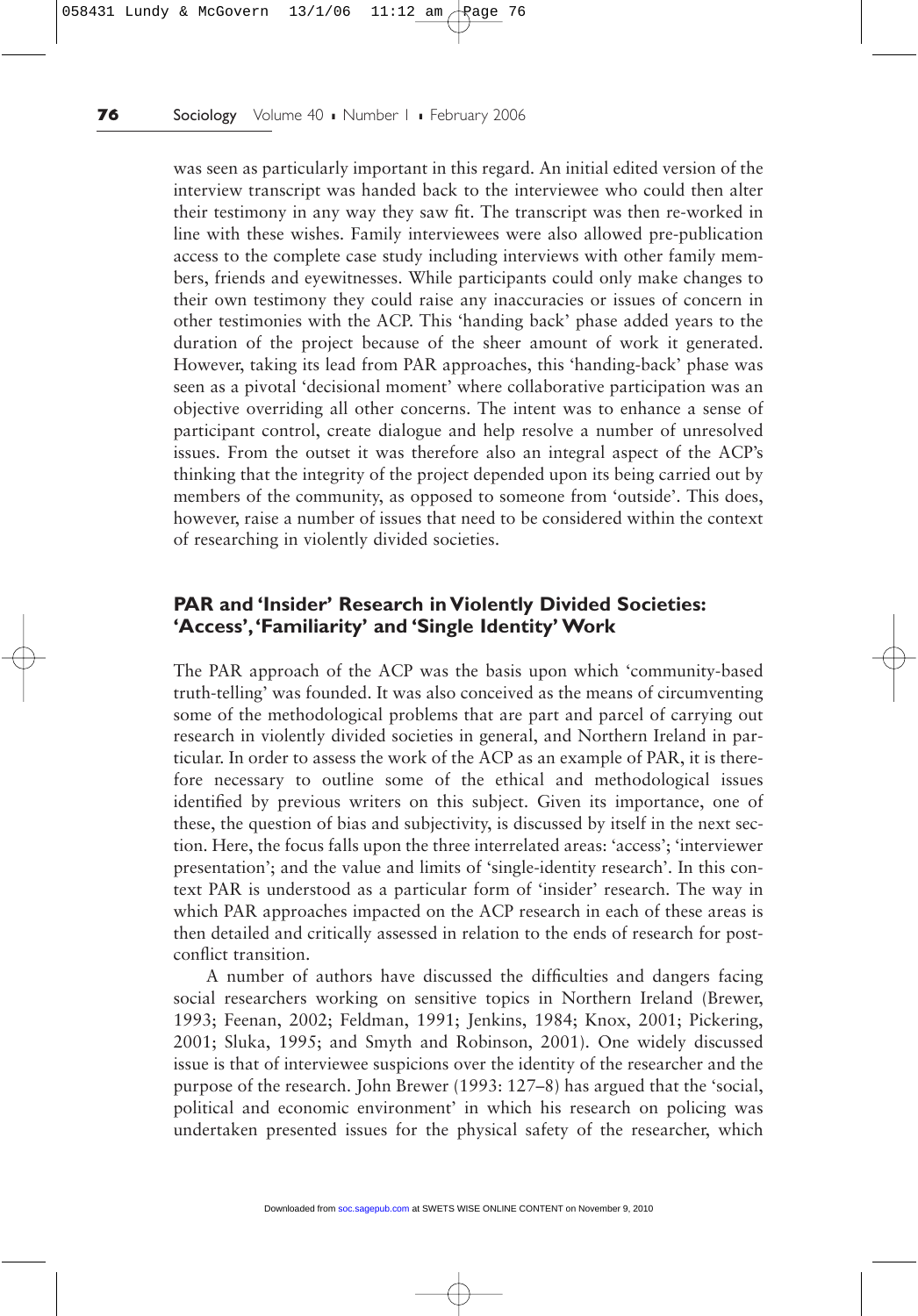impacted on the technical, methodological and ethical aspects of the project. Drawing on his anthropological work in nationalist west Belfast, Alan Feldman (1991: 12) has gone so far as to suggest that 'in a culture of political surveillance, participant observation is at best an absurdity and at least a form of complicity with those outsiders who surveil'. The result of conflict-generated suspicion was (Feldman argued) that undertaking ethnographic research in both communities was rendered all but impossible. This conclusion has in part been disputed by Colin Knox. Although carrying out highly sensitive work on paramilitary violence Knox (2001: 220) suggests that research 'across the community divide' is possible but that researchers have to tread a fine line between 'concealment' and 'transparency'. In similar vein other analysts have either written positively of the value of cross-community research, or carried such work out with significant success (Gillespie et al., 1992; McNamee and Lovett, 1992; Smyth and Darby, 2001).

Such issues are particularly relevant to the respective roles of 'insider' and 'outsider' researchers of violently divided societies (Smyth and Robinson, 2001). However, as Tamar Hermann (2001: 79) argues, few researchers on conflict are 'pure outsiders', most being either 'involved outsiders' or 'insiders'. Being an 'insider', Hermann suggests, brings both advantages and disadvantages. On the positive side, closeness to the subject group allows the researcher access and a familiarity with their experiences denied to others. They literally and metaphorically 'speak the same language'. Negatively they carry with them 'emotional baggage' that is likely to impact on their analysis. Similarly, their lack of a 'certificate of honesty' can prevent access and familiarity when dealing with members of the 'other community'. Truly joint research initiatives may be the means out of this dilemma but, as Hermann (2001: 90) notes from her own experience in Israel–Palestine, that is often desirable but unachievable.

While differing in some of their conclusions, these various authors therefore pinpoint the importance of the issues of access, interviewer presentation and the merits and possibilities for single identity or cross-community research in violently divided societies. Certainly these were concerns that came very much to the fore during the work of the ACP. The ACP can be characterized as an example of PAR 'insider research'. In terms of its personnel, working methods and outlook the ACP was, in many ways, almost indistinguishable from the community under investigation. The authors' worked as members of the ACP in collaboration with a number of victims' relatives, community activists and other locally based interested groups and individuals. They joined the project after attending a public event organized by the ACP (The Forgotten Victims, August 1998). They could both, in this sense, be considered as 'insider' researchers. In addition, one of the authors is from Ardoyne, and, as 'one of them' was generally readily accepted. Shortly after joining the ACP she became a committee member. The other author is from Derry (77 miles from Belfast). He was the only member of the project not from Ardoyne. By virtue of his identity (religion, nationality, political stance) he could be described as 'an insider' to the conflict. However, because he was not from Ardoyne his relationship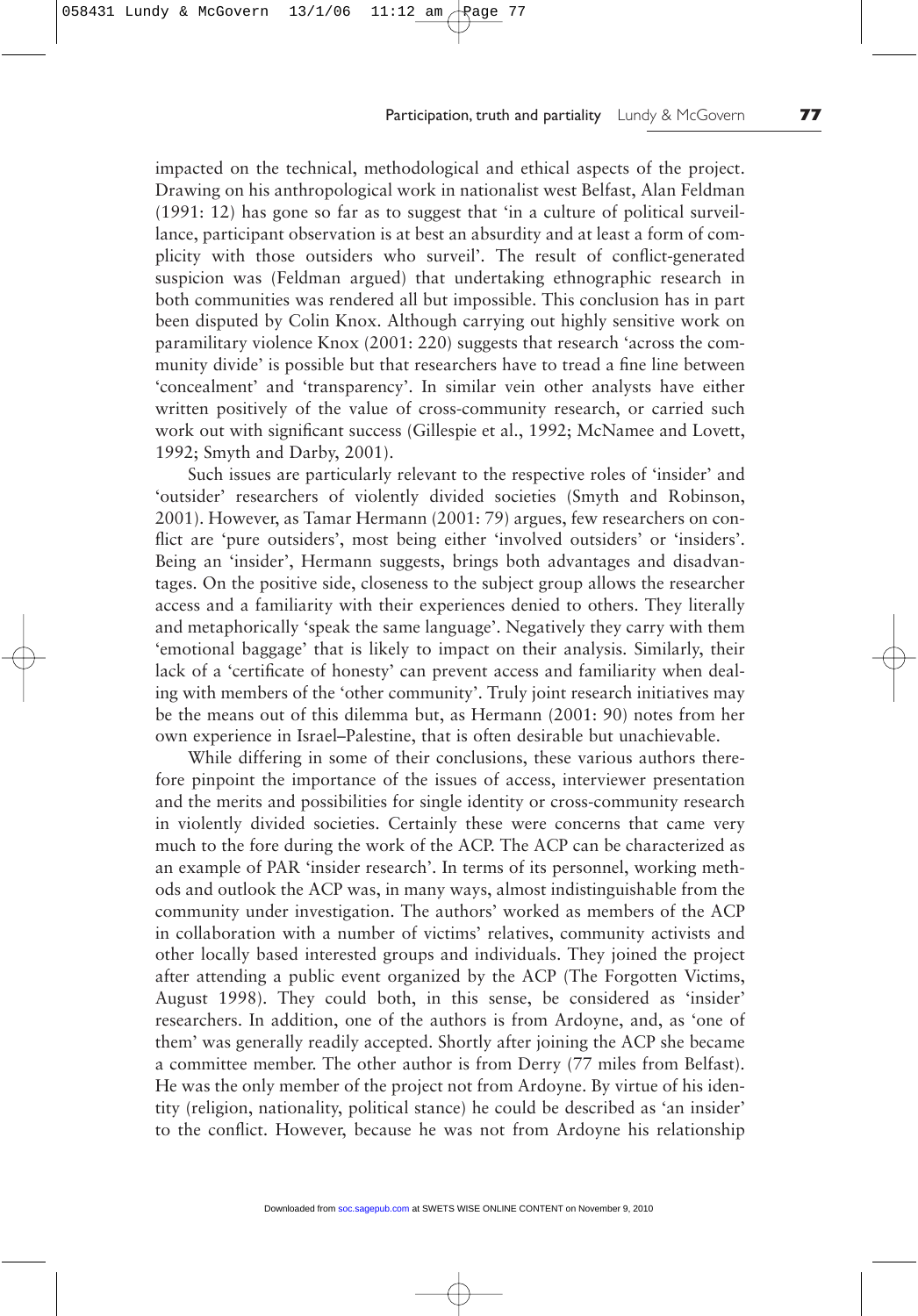with some members of the ACP and participants was at times not entirely straightforward. Two things are significant here. First, is the importance of precisely who it is that carries out such sensitive research. For example, when asked why it was important that it was people from Ardoyne who did the research a founding member of the ACP argued that:

The project couldn't have happened if it hadn't been done by people who were from the area and who had a certain amount of respect within the area … if it had been a group of people from outside Ardoyne or another country then doors would have been shut and people would have just put the phone down. That's the magic of the project, that it is a local project and it is local people that people can identify with.

However, equally relevant is developing a more complex understanding of what criteria constitute the status of 'insider'. Much of the literature on conflictrelated research maintains a relatively straightforward binary opposition of 'insider' and 'outsider'. Claims to the former are made by researchers who come from a certain background but who can often lack the full complement of credentials and/or life experiences (local background, family and friendship links, specific political history, etc.) to make them a 'real insider'. There may be a need to imagine the 'insider'/'outsider' paradigm less as a singular divide than a series of concentric circles, entry into each of which is dependent upon possession of various 'certificates of honesty', bringing the possibility of greater 'familiarity' and 'access'. Recognizing such distinctions can improve the design of conflictrelated PAR projects and the allocation of tasks. For example, while lacking the trust that familiarity engenders can be a problem for gathering data, the 'outsider-insider' can bring an insightful distance to its assessment.

That said, probably the single greatest advantage a PAR approach offers to conflict-related research is that of access. The 'insider' nature of the ACP was perhaps most apparent in this regard. One illustration can be seen in the compilation of the full list of victims and potential interviewees. Prior to the creation of the ACP, no definitive list of Ardoyne's victims existed. This was built up over time in part through information given by local people. Dozens contributed to the work of the project in this way, often volunteering themselves as potential interviewees at the same time. Direct and indirect long-term contacts through local kinship and social networks, unavailable to the outsider researcher, were key to building up the necessary trust to arrange and conduct interviews in this way.

There are numerous barriers that can prevent access to the 'outsider' in a place like Ardoyne. Long-term experience of a conflict that revolved around an information war, state surveillance and, in particular, the use of informers can have a very real impact. It results in what might be termed a 'culture of secrecy' and a deep-seated distrust of 'outsiders'. As one respondent put it:

A sort of sub-culture developed over the past thirty years in areas like Ardoyne and the people will only say certain things to certain people and only feel comfortable in the presence of certain people.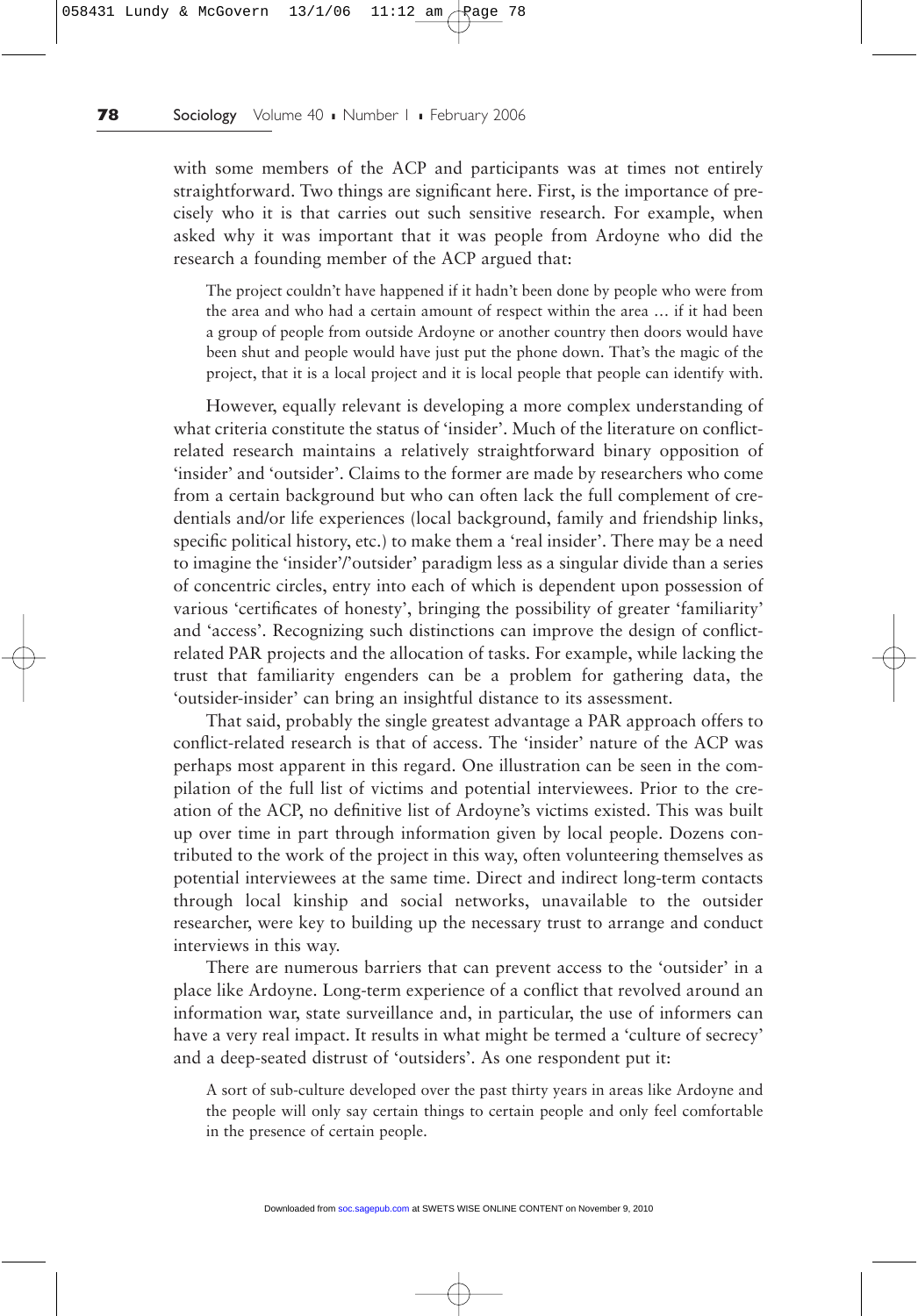There are many steps that the 'outsider' researcher can do to alleviate such concerns. However, there is also a need to recognize that the fact of who they are (and what they are doing) can still act as a major delimiting factor on their ability to access important aspects of the views, opinions and experiences of community members. PAR is specifically designed to try to allow people to feel as if the work is theirs. If people do not feel that, and by definition believe the work belongs to someone else, it invariably affects the findings.

The 'insider' character of the project was also critical to the conduct of the interviews themselves and the issue of interviewer presentation. Most of the interviewers had little or no previous experience and this presented a number of logistical and other problems. For example, it was felt necessary to draw up a set of ethical guidelines and these were then disseminated and widely discussed with all the members of the project. Indeed, collective discussion of ethical questions was a feature of the work throughout, involving a fusion of academic learning and the community-sensitive insights of project members. However, and from the outset, advantages of other kinds of experience were an essential ingredient of this work. The development of an empathetic understanding between interviewer and interviewee was often the result of a shared knowledge and first-hand experience of traumatic, conflict-related events, as this respondent suggests:

I didn't know Mary [ACP interviewer] particularly well [but] I knew she was somebody from my own community. I knew right away there were things I wouldn't have to explain that she would understand some of the things I was saying, so I felt more comfortable. Especially if she was going to take extracts … she would understand. I wouldn't have to explain to her what the issues were.

Talking to someone who 'spoke their language' could enable participants to speak more freely with the understanding that 'one of their own' would be unlikely to use the information to their detriment (Lundy and McGovern, 2004). The importance of this cannot be underestimated and is perhaps best illustrated by an example of where such empathy was absent. A local woman was interviewed about events that occurred over 30 years ago by the 'outsiderinsider' researcher. At one point the interviewee was asked about a printing press, used for a local republican group, that she had briefly kept hidden in her attic in 1970. At first she was extremely reluctant to discuss this at all, until assured by another member of the project who was present (and who was well known to the interviewee) that this information, from three decades before, would not be used by the authorities.

The nature of the ACP allowed it access to groups, voices and knowledge that would otherwise have been entirely inaccessible. The project included community activists with links to local political and other organizations. A key aim of the project was to open up a dialogue within a community in which often deep felt and acrimonious divisions (internal as well as those with other communities) were the result of long-term conflict. For example, as noted before, 13 local people had been killed by various republican organizations. In a number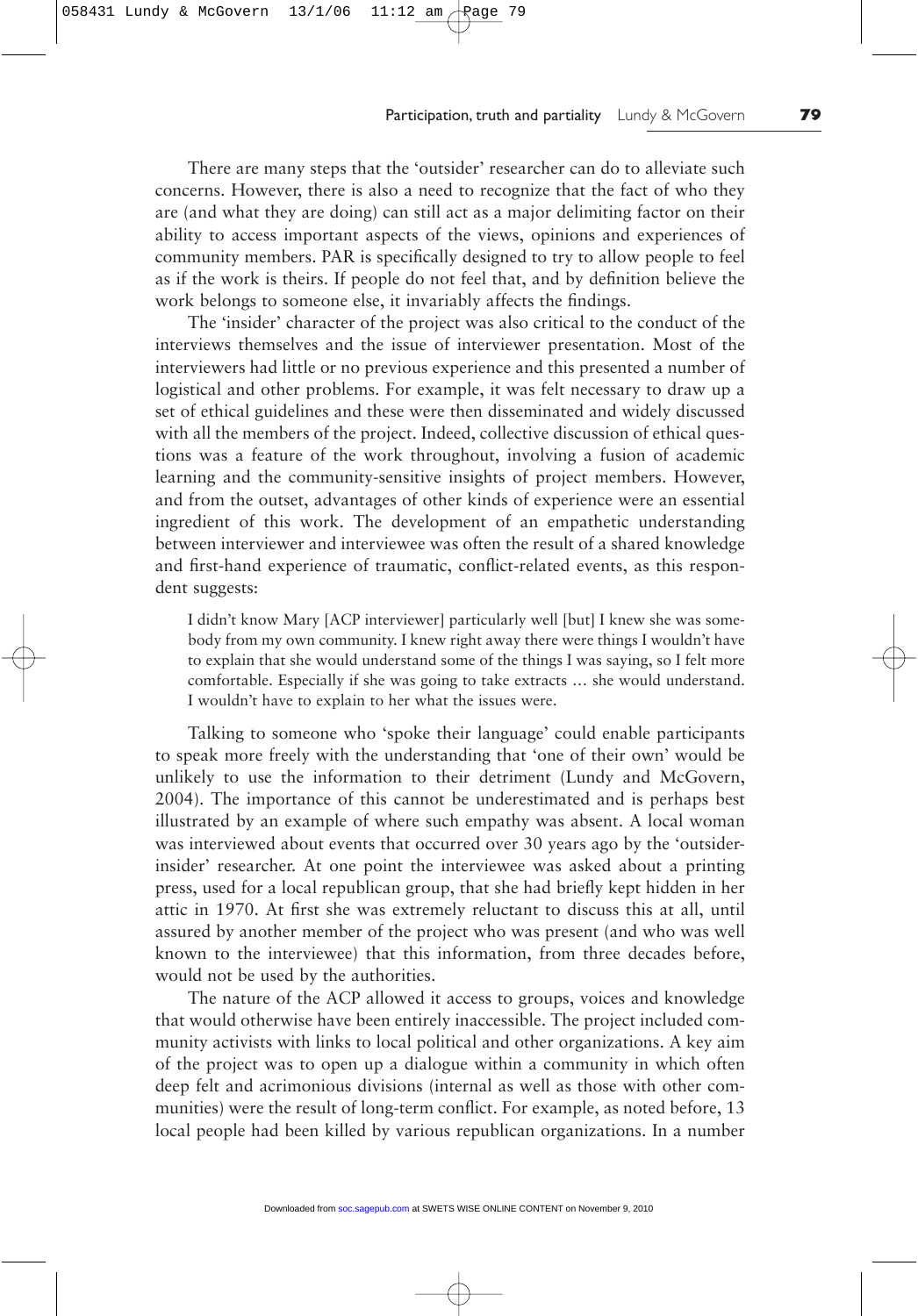of these cases outstanding issues remained and relatives sought clarification of the events and circumstances surrounding these deaths. In certain instances the ACP was able to provide a conduit of contact and information between relatives and those with some of the knowledge they sought. In one case, the ACP established that responsibility for a death previously blamed on a loyalist group had, in fact, been carried out by local republicans. The victim's widowed spouse had wanted to know for many years the specific reason for the death of his loved one. Because of the access that the PAR character of the project afforded, the ACP was able, at least, to elicit an explanation (a case of mistaken identity).

However, it would be naïve not to recognize that these very advantages of access could also impact in a negative way on the interview process. For example, it may be wise not to take at face value the earlier contention that an interviewee 'wouldn't have to explain' certain experiences or views to the interviewer. It is also necessary to recognize that pre-constituted collective and community narratives of the past can impact significantly not only on the social memory of those being interviewed, but on their willingness to challenge these when talking to someone from the same place (Misztal, 2003). In this vein, there were a number of instances where people within the community may have seen the orientation of the project as problematic. This was most noticeable where the local IRA had killed the victim as an alleged informer. These were amongst the most difficult cases that the project had to deal with and passions continued to run high when such issues were discussed. That some of the members of the project would have been identified as republican-minded may have played a role here. In one such instance a victim's family refused to give an interview prior to the publication of the book, although they later indicated that they regretted this decision.

This clearly raises some issues over managing perceptions of the nature and purpose of such work. However, it should also alert the practitioner of PAR to the problem of conceptualizing the 'community' as homogenous and underestimating the tense realities of intra-community division. 'Community' is itself a construct, as is the idea of a 'single identity'. In the wake of violent conflict, the need for relieving trauma and healing divisions within a 'community' (as well as between them) is one of the key functions of supposedly 'single identity' research. Researchers need to be aware that (as one participant put it) 'people are always screening what they say', and whatever advantages arise from insider access need also to be seen in this light (Lundy and McGovern, 2004).

Perhaps the most significant limitation of the ACP's work was the difficulties of conducting such sensitive research 'across the divide'. Being embedded in a particular community may have been a prerequisite for conducting the work of the project but it also defined its extent. In a small number of cases the very nature of the ACP made access difficult. This was particularly so where the victim involved was from a unionist background. Despite great efforts, the lack of community-based conduits of contact proved to be an insurmountable obstacle in at least one case. Similarly, the compilation of the list of victims and interviewees was circumscribed by the structural limits of communal division. The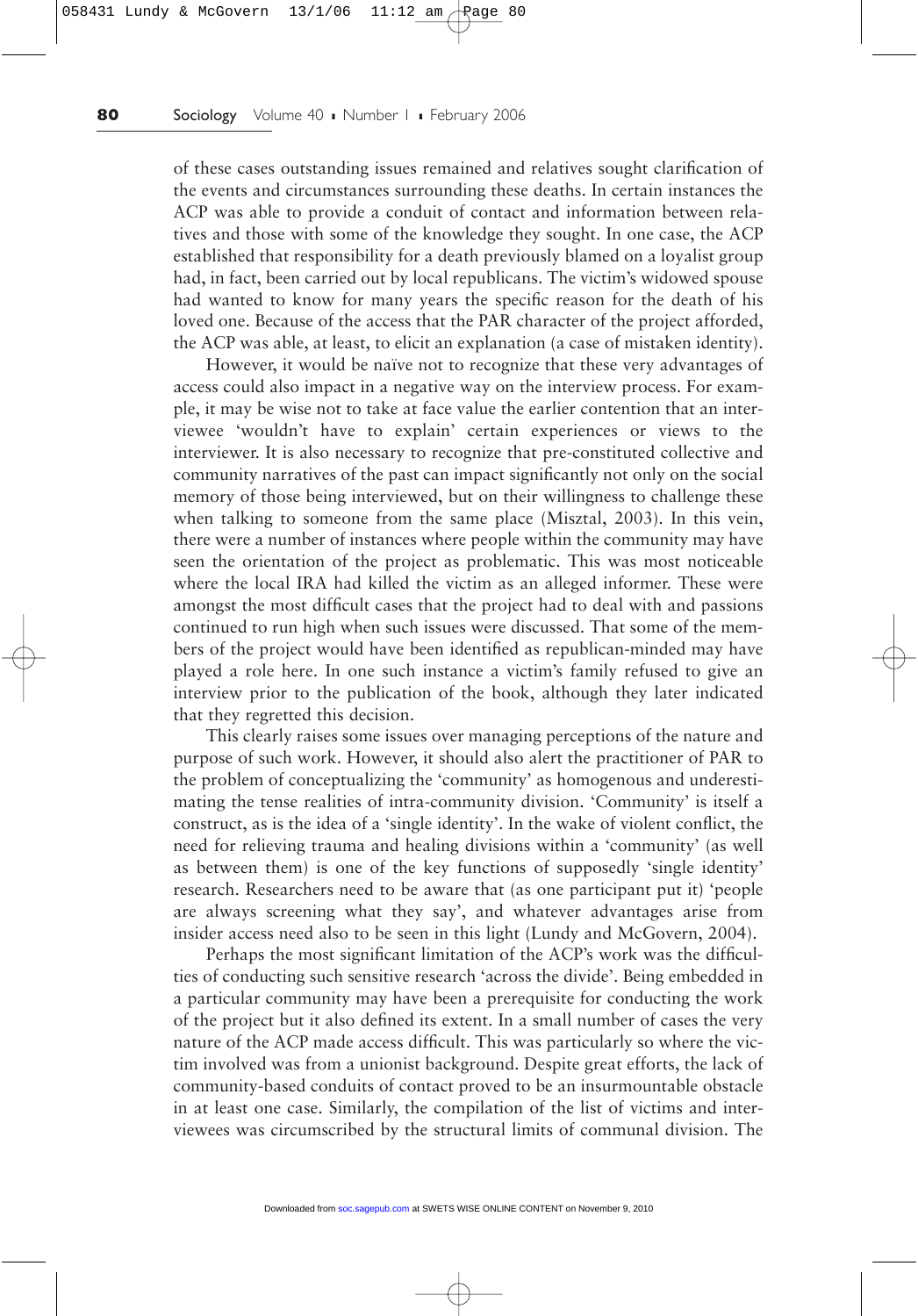remit of the project was to include all victims who had been born (or lived for a significant period of their lives) in the area. However, a substantial number of unionist residents of Ardoyne left (or were forced out) during the mass population movements in Belfast in the tumultuous years of the early 1970s. It is unknown if any of these unionist former residents became conflict victims. Perhaps even more significantly this did not even come to light as an issue until after the project had finished, during the authors follow-up research work (Lundy and McGovern, 2004). While the intent of the project was to be inclusive (and certainly all victims who were known were included, regardless of their status or the agency responsible), the reality of communal division impacted on the efficacy and extent of that inclusivity.

There is more than an echo here of Tamar Hermann's (2001) argument that the advantage of 'first hand familiarity' for the researcher working within 'one's own' is paralleled by a lack of access and understanding when attempting work with the 'other community'. Clearly the path of joint research work, recommended by Smyth and Robinson (2001) is one response to this dilemma. But the suspicion of such 'joint work' (as Hermann found) cannot be underestimated and will, again, potentially have a profound impact on the willingness of participants to reveal their feelings and experiences in as full a way as possible. Perhaps opening up a public space *between* specific projects rather than *within* them is the key to unlocking this particular problem. The continuing prevalence of communal division in parts of Northern Ireland where the conflict had its most devastating impact is a reality that field researchers in this area need to recognize. A research project that sets out to 'cross the divide' may find great problems in engendering the necessary level of trust to produce meaningful testimonies.

# **PAR and the Meaning of Truth in Community-based Truth-telling**

Of all the criticisms that might be levelled against adopting an emancipatory PAR approach to 'truth-telling' in a violently divided society, the most problematic and far reaching in its ramifications is the question of the potential bias of what some have termed 'partisan research' (Hammersley, 2000). In turn this calls into question the status of the testimonies' claim to 'truth'. For Martyn Hammersley, for example, such emancipatory research strategies will invariably lead to 'systematic errors' that fundamentally undermine the validity claims of sociological knowledge. If constituted within a postmodernist paradigm, such strategies also reduce 'truth' to a mere relativist proposition that 'what is true becomes that which is taken to be true within some community whose members share a particular perspective' (Hammersley, 2000: 157). In what sense, then, should the 'truth' of the work produced by a community-based, 'insider' PARbased project such as the ACP be understood, and what issues does this raise for post-conflict transition?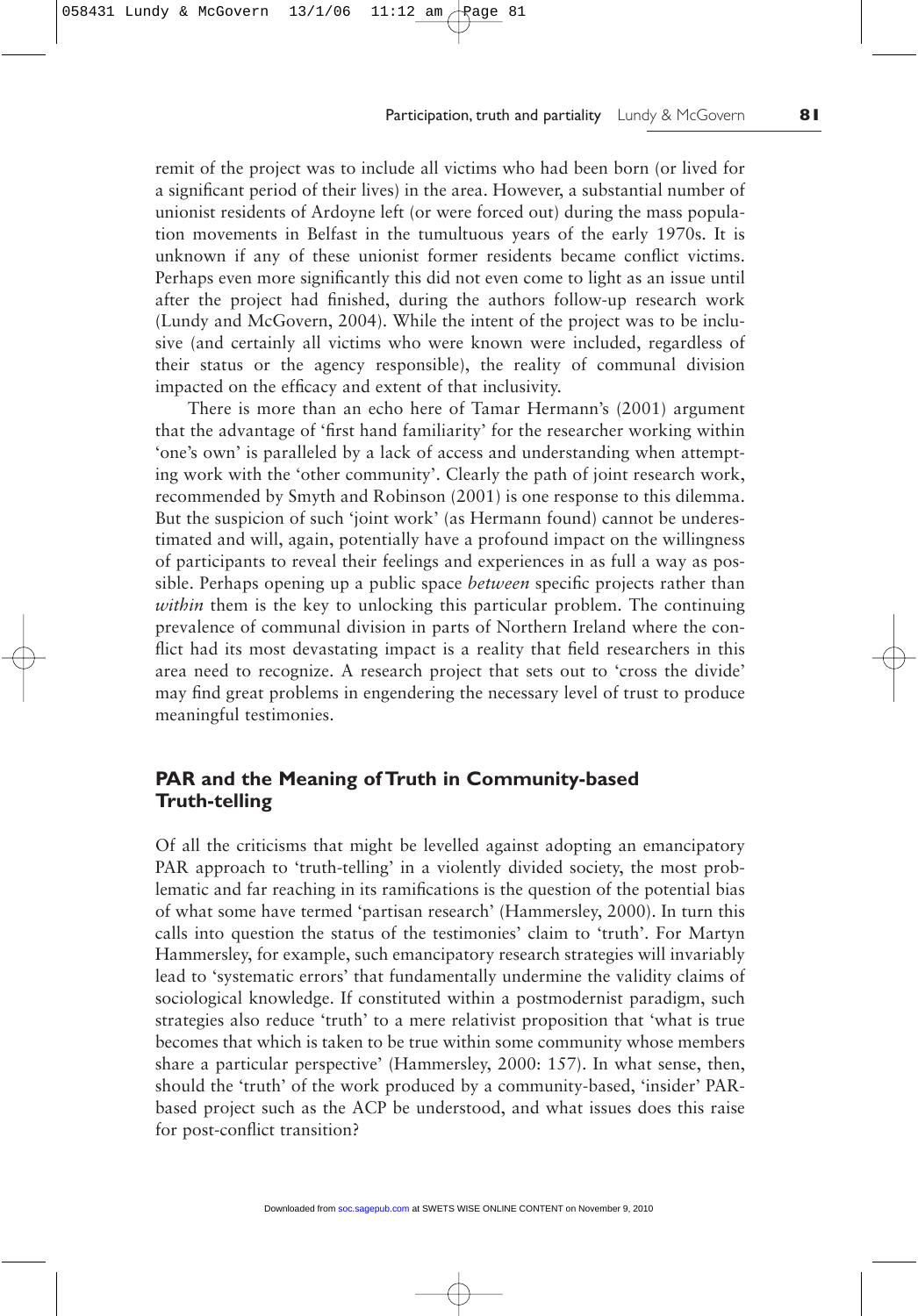Proponents of radical PAR perspectives certainly argue that they are involved in an explicitly emancipatory political project in which the traditional processes of knowledge production and hierarchies of validity are being challenged. Many tend also to adopt a postmodernist paradigm in framing their understanding of the meaning and status of knowledge (Fals-Borda, 1991; Rahman, 1993; Reason and Bradbury, 2001). In this sense they offer a particular perspective on a widespread debate within the social sciences and related disciplines (Alvesson, 2002; Haack, 1995; Hammersley, 2000; Stanley, 1992). A key focus here is a challenge to the long-established contention that the proper end of social research is the production of objective knowledge (Lyotard, 1988; Popper, 1959; Rorty, 1989). Such questions have also been raised amongst historians where a parallel debate has been taking place, largely in response to postmodern critiques of the discipline (Appleby et al., 1994; Evans, 1997; Jenkins, 2003). Practitioners of oral history have been particularly concerned to revise the claims of earlier generations to be able to access and record the 'real' experiences of subaltern groups. Indeed, something of a consensus has emerged around a more complex, nuanced understanding of the relationship between method, memory, culture and testimony (Perks and Thomson, 1998; Portelli, 1997; Thomson et al., 1994). A far weaker truth claim, which recognizes the social construction of memory and therefore the absence of a universal historical truth, tends to lie at the heart of such positions. On the other hand, a radical relativist position that views all 'truths' as self-validating is countered with a reliance on the historian's craft of evaluation. An echo of this postmodernist mood has also been evident in the emerging field of 'transitional justice' (Gugelberger, 1996; Jelin, 2003; Teitel, 2001). For example, Elizabeth Jelin has argued that in the post-conflict 'struggle for memory' the 'testimonial' should be understood as 'a construction of memories [that] implies a multiplicity of voices and the circulation of multiple "truths"' (Jelin, 2003: 73).

There was much debate within the ACP itself about the status of truth. This crystalized around whether the term untold 'truth' or 'story' should appear in the book's title. The methods employed for the book formed the focus for this discussion. Given that the aim of the project was to allow the participants, as far as possible, to say what they wanted to say then there was a limited sense in which external tests of validity, or data analysis were applied to their narratives. That said, the editors did examine the interview transcripts in the context both of other testimonies and archival and historical materials. This informed the discussions that took place with the participant as part of the 'handing back' phase. In addition, the work of the project also involved the identification and analysis of patterns of experience within the whole body of the testimonies. These were presented as research findings in the book's conclusion. However, the ACP itself also recognized that it was not writing a 'definitive history of the district or of the conflict', but only that it sought to show 'through the words of those most directly affected, how the conflict impacted on the district' (Ardoyne Commemoration Project, 2002: 14). There is also a need to be aware of a wide range of factors that might influence the character, content and thus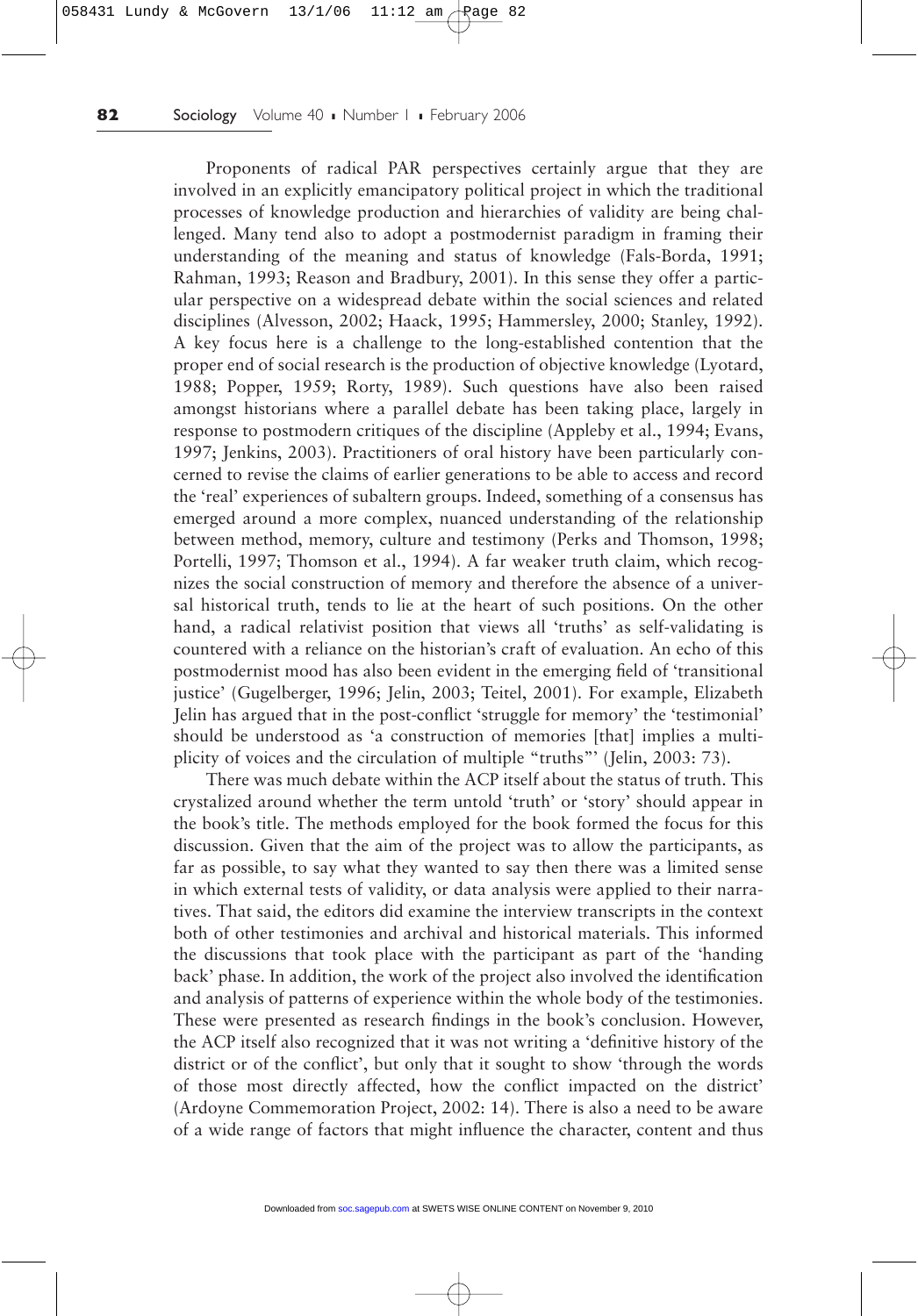the 'truthfulness' of the testimonies. These include, for example, the narration of the self, the role of genre and narrative convention, the cultural meanings of the past, present-mindedness and the previously noted importance of collective histories and the subsequent constraints on being able to tell 'stories that do not fit' (Thomson, 2003).

Yet, despite this, when it came to naming what it was they had done, there was a strong sense amongst the project members that they wanted to hold onto the word and concept of 'truth' rather than relinquish it for what was seen as the less evocative and powerful 'story'. The sense seemed to be that, while the truth presented might be partial (in both the sense that it is incomplete and reflects a particular perspective), the word mattered because it had a resonance that other terms lacked.

This tension between 'truth' and 'partiality' was also a theme in many of the interviews carried out as part of the follow-up evaluation of the ACP. The response of this Ardoyne victim's relative typifies the relativist understanding of 'truth' that predominated:

If you are going to have any deep healing you have to get some expression of truth even if it is only my truth. It doesn't have to be your truth. It doesn't have to be a shared truth. But before I can actually be healed I have to feel that somebody's heard my story and if they haven't heard my story then I'm not open to letting it go.

While far more critical of the outcome of the work of the ACP, unionist respondents viewed 'truth' in a similar light and also argued that 'partiality' was the point of 'truth-telling'. As the following unionist community activist argued:

There is a need for recognition that truth is a multi-faceted thing, highly subjective and needs to be recognized and accepted as such. Indeed the hope that a community may benefit from telling its story is based on the very fact that they got to tell it from their perspective.

However, what was also clear was the general desire of participants, as with members of the project, to use the term 'truth' when describing their testimonies. This appeared to be very much bound up with a sense of bearing witness and of challenging dominant readings of the past. For many respondents the term 'story-telling' seemed to imply that their testimony could be viewed in the same vein as a form of fiction, an uncomfortable level of hyper-relativism (Evans, 1997). Far from legitimating their experience of the past, the term 'story-telling' seemed to offer a new means of diminishing the validity of that experience. Truth, on the other hand, represented the basis upon which a claim for historical justice might be made, a recognition that such testimonies were an 'essential source of information', a means to open up previously silenced spaces of understanding and reassert a sense of agency (Jelin, 2003; Teitel, 2001). It is in this limited but instrumentally significant sense that the concept of truth takes on meaning in PAR community-based truth-telling processes.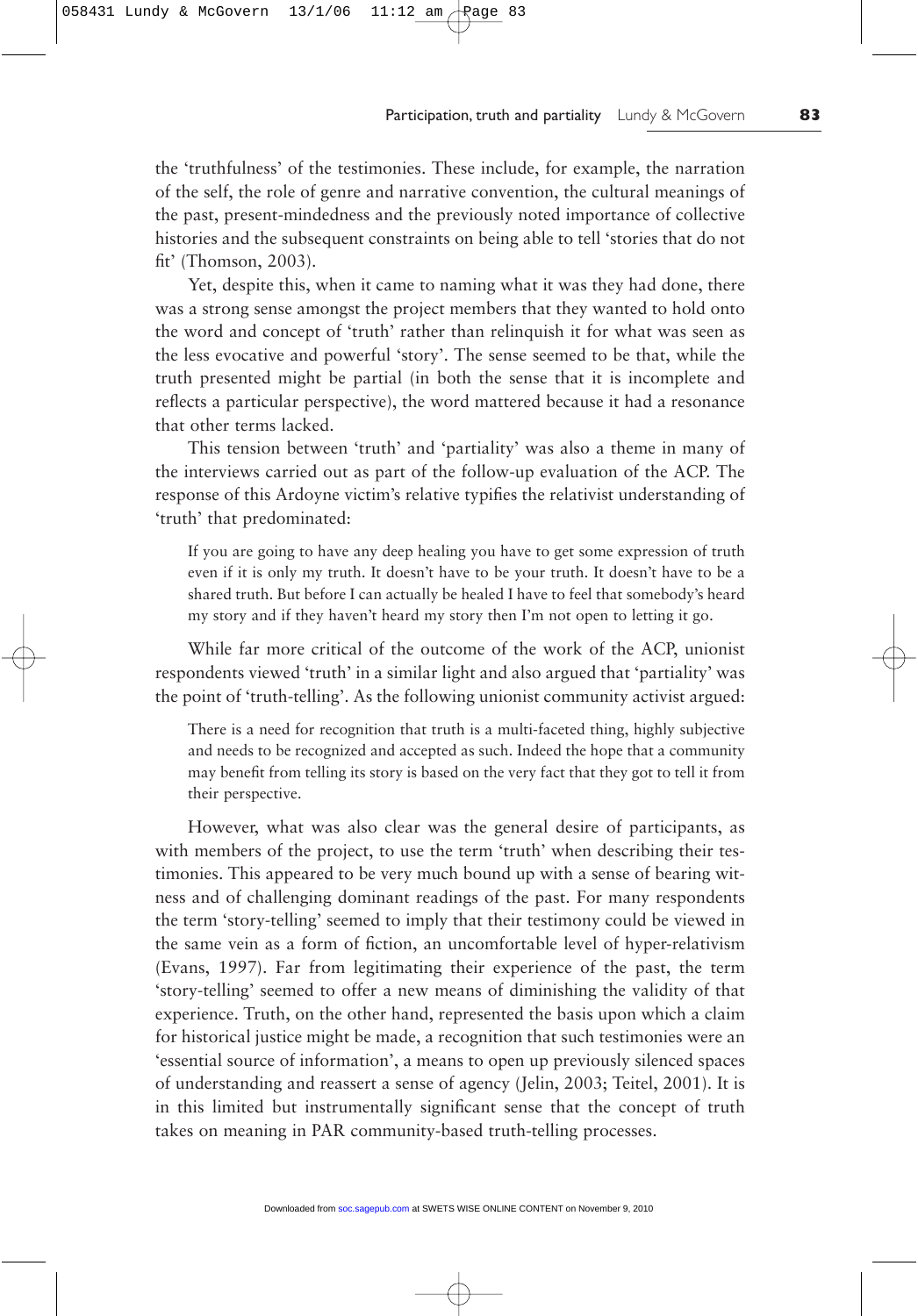#### **Conclusion: PAR, Participation and Partiality**

The PAR approach adopted by the ACP was key to resolving a number of the methodological, ethical and political dilemmas that researchers encounter in researching violently divided societies. The article illustrated that insiders can gain access to key individuals, groups and sensitive information that is often off limits to 'outside' researchers. Because they are trusted, 'insiders' may be able to penetrate some of the most impregnable and impenetrable silences. The value of this type of work when researching violently divided societies lies in its ability to provide a potential avenue of articulation for often excluded and alienated voices; an important task for post-conflict transformation. However, the position of the 'insider' is also often more complex than is generally assumed and the nuances of interaction and access need to be understood in all their multi-layered manifestations. Such access and insight also comes at a cost and numerous caveats must be placed upon any claims to getting inside the 'truth' by such means. Indeed, the concept of truth itself has to be seen in a particular light. The value of maintaining its use lies largely in the way it validates popular knowledge. This is not only a key goal of PAR but can also be a psychologically and socially desirable end of research in a society emerging from conflict. Testimonial truth claims are also an important recognition that marginalized historical experiences, particularly in sites of conflict, often leave few other evidential traces than a witness's words. What emerged in the testimonies gathered by the ACP, and the interviews carried out in the follow-up research, was that many victims' relatives and others reflected a sensitive and nuanced understanding of the meaning of truth, and the purpose of saying it. While often understood as positional and multi-dimensional there also appeared to be a strong sense that speaking 'truth' mattered because it was a refutation of certain things that had definitely not happened, and an assertion of things that definitely had.

The model of research design and conduct offered by PAR practitioners raises important issues for the way in which sensitive research and truth-telling initiatives are undertaken in societies experiencing post-conflict transition. Perhaps most significant of all is the desire to place the 'subject' of the research at the centre of the decision-making process. In the same way, a victim-centred truth-telling mechanism should aim to place the bearer of testimony at its heart, not only as the narrator of past experiences, but as an active participant in the conduct of truth-telling itself. It may be in the reassertion of such agency, by making participation a key principle, that many of the ends of truth-telling might be met.

#### **References**

Alvesson, M. (2002) *Postmodernism and Social Research*. Buckingham: Open University Press.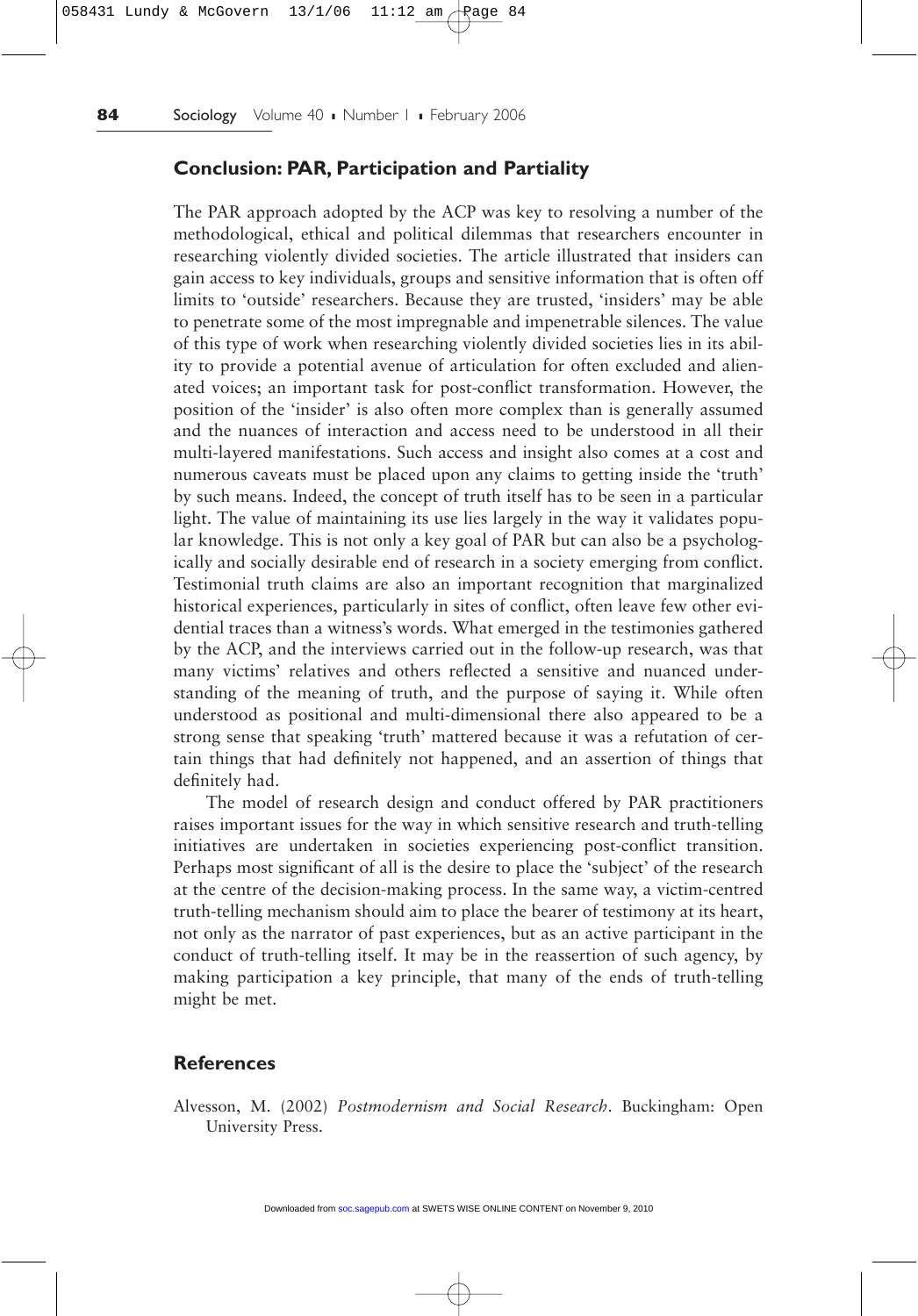- Appleby, J., L. Hunt and M. Jacob (1994) *Telling the Truth about History*. London: Norton.
- Ardoyne Commemoration Project (2002) *Ardoyne: The Untold Truth*. Belfast: Beyond the Pale Publications.
- AYPF (1998) *Ardoyne Youth Providers Forum: Strategy Document*, Belfast: AYPF.
- Bloomfield, K. (1998) *We Will Remember Them: Report of the Northern Ireland Victims Commissioner*. Belfast: HMSO.
- Brewer, J. (1993) 'Sensitivity as a Problem in Field Research: A Study of Routine Policing in Northern Ireland', in C. Renzetti, and R. Lee (eds) *Researching Sensitive Topics*, pp. 125–45. London: Sage.
- Burton, F. (1978) *The Politics of Legitimacy: Struggles in a Belfast Community*. London: Routledge.
- Evans, R. (1997) *In Defence of History*. London: Granta.
- Fals-Borda, O. (1991) 'Some Basic Ingredients', in O. Fals-Borda and M.A. Rahman (eds) *Action and Knowledge: Breaking the Monopoly with Participatory Action Research*, pp. 3–12. London: Intermediate Technology Publications.
- Fear, K. and P. Edwards (1995) 'Building a Democratic Learning Community within PDS', *Teaching Education* 7(2): 7–18.
- Feenan, D. (2002) 'Researching Paramilitary Violence in Northern Ireland', *International Journal of Research Methodology* 5(2): 147–63.
- Feldman, A. (1991) *Formations of Violence: The Narrative of the Body and Political Terror in Northern Ireland*. Chicago, IL: University of Chicago Press.
- Gillespie, N., T. Lovett and W. Garner (1992) *Youth Culture and Working Class Youth Culture: Rules and Resistance in West Belfast*. Milton Keynes: Open University Press.
- Gugelberger, G. (1996) *The Real Thing: Testimonial Discourse and Latin America*. London: Duke University Press.
- Haack, S. (1995) *Evidence and Inquiry: Toward a Reconstruction in Epistemology*. Oxford: Blackwell Press.
- Hall, B. (2001) 'I Wish This Were a Poem of Practices of Participatory Research', in P. Reason and H. Bradbury (eds) *Handbook of Action Research: Participative Inquiry and Practice*, pp. 171–8. London: Sage.
- Hammersley, M. (2000) *Taking Sides in Social Research: Essays on Partisanship and Bias*. London: Routledge.
- Hayner, P. (2001) *Unspeakable Truths: Confronting State Terror and Atrocity*. London: Routledge.
- Hermann, T. (2001) 'The Impermeable Identity Wall: The Study of Violent Conflict by "Insiders" and "Outsiders"', in M. Smyth and G. Robinson (eds) *Researching Violently Divided Societies: Ethical and Methodological Issues*, pp. 77–91. London: Pluto Press.
- Jelin, E. (2003) *State Repression and the Struggles for Memory*. London: Latin American Bureau.
- Jenkins, K. (2003) *Refiguring History: New Thoughts on a New Discipline*. London: Routledge.
- Jenkins, R. (1984) 'Bringing it All Back Home: An Anthropologist in Belfast', in C. Bell and H. Roberts (eds) *Social Researching: Politics, Problems and Practice*, pp. 147–64. London: Routledge.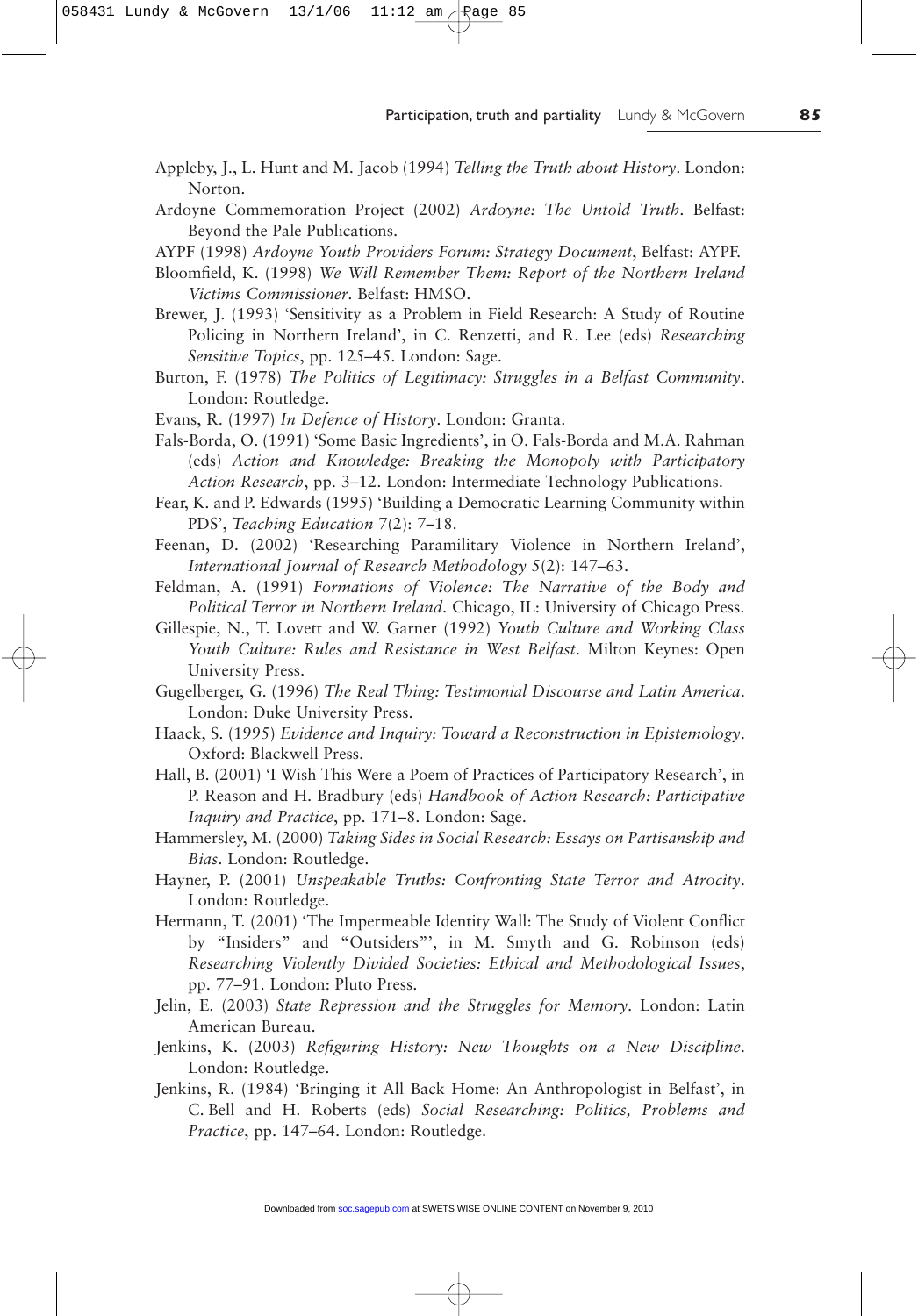- Knox, C. (2001) 'Establishing Research Legitimacy in the Contested Political Ground of Contemporary Northern Ireland', *Qualitative Research* 1(2): 205–22.
- Lincoln, Y. (2001) 'Engaging Sympathies: Relations between Action Research and Social Constructivism', in P. Reason and H. Bradbury (eds) *Handbook of Action Research: Participative Inquiry and Practice*, pp. 124–32. London: Sage.
- Lundy, P. and M. McGovern (2001) 'The Politics of Memory in Post-conflict Northern Ireland', *Peace Review* 13(1): 27–34.
- Lundy, P. and M. McGovern (2004) *A Critical Evaluation of the Role of Community-based Truth-telling Processes for Post-conflict Transition: A Case Study of the Ardoyne Commemoration Project*. Belfast: Community Relations Council.
- Lykes, M.B. (1997) 'Activist Participatory Research among the Maya of Guatemala: Constructing Meanings from Situated Knowledge', *Journal of Social Issues* 53(4): 725–46.
- Lykes, M.B. (2001) 'Creative Arts and Photography in Participatory Action Research', in P. Reason and H. Bradbury (eds) *Handbook of Action Research: Participative Inquiry and Practice*, pp. 356–62. London: Sage.
- Lyotard, J.F. (1988) *The Postmodern Condition: A Report on Knowledge*. Manchester: Manchester University Press.
- McNamee, P. and T. Lovett (1992) *Working Class Youth Culture in Northern Ireland*. Belfast: Ulster Peoples College.
- Misztal, B.A. (2003) *Theories of Social Remembering*. Maidenhead: Open University Press.
- Ní Aoláin, F. (2000) *The Politics of Force: Conflict Management and State Violence in Northern Ireland*. Belfast: Blackstaff Press.
- Park, L.S. and D. Pellow (1996) 'Washing Dirty Laundry: Organic- Activist-Research in Two Social Movement Organisations', *Sociological Imagination* 33: 138–53.
- Perks, R. and A. Thomson (1998) *The Oral History Reader*. London: Routledge.
- Pickering, S. (2001) 'Undermining the Sanitized Account: Violence and Emotionality in the Field in Northern Ireland', *British Journal of Criminology* 41(3): 485–501.
- Popper, K. (1959) *The Logic of Scientific Discovery*. London: Hutchinson.
- Portelli, A. (1997) *The Battle of Valle Giulia: Oral History and the Art of Dialogue*. Madison: University of Wisconsin Press.
- Rahman, M.A. (1991) 'The Theoretical Standpoint of PAR', in O. Fals-Borda and M.A. Rahman (eds) *Action and Knowledge: Breaking the Monopoly with Participatory Action Research*, pp. 13–23. London: Intermediate Technology Publications.
- Rahman, A. (1993) *People's Self-Development: Perspectives on Participatory Action Research: A Journey Through Experience*. London: Zed Books.
- Reason, P. and H. Bradbury (eds) (2001) *Handbook of Action Research: Participative Inquiry and Practice*. London: Sage.
- Recovery of Historical Memory Project (REHMI) (1999) *Guatemala, Never Again!: The Official Report of the Human Rights Office, Archdiocese of Guatemala*. Maryknoll, NY: Orbis Books.

Downloaded from [soc.sagepub.com](http://soc.sagepub.com/) at SWETS WISE ONLINE CONTENT on November 9, 2010

Relatives for Justice (1994) *Collusion*. Belfast: RFJ.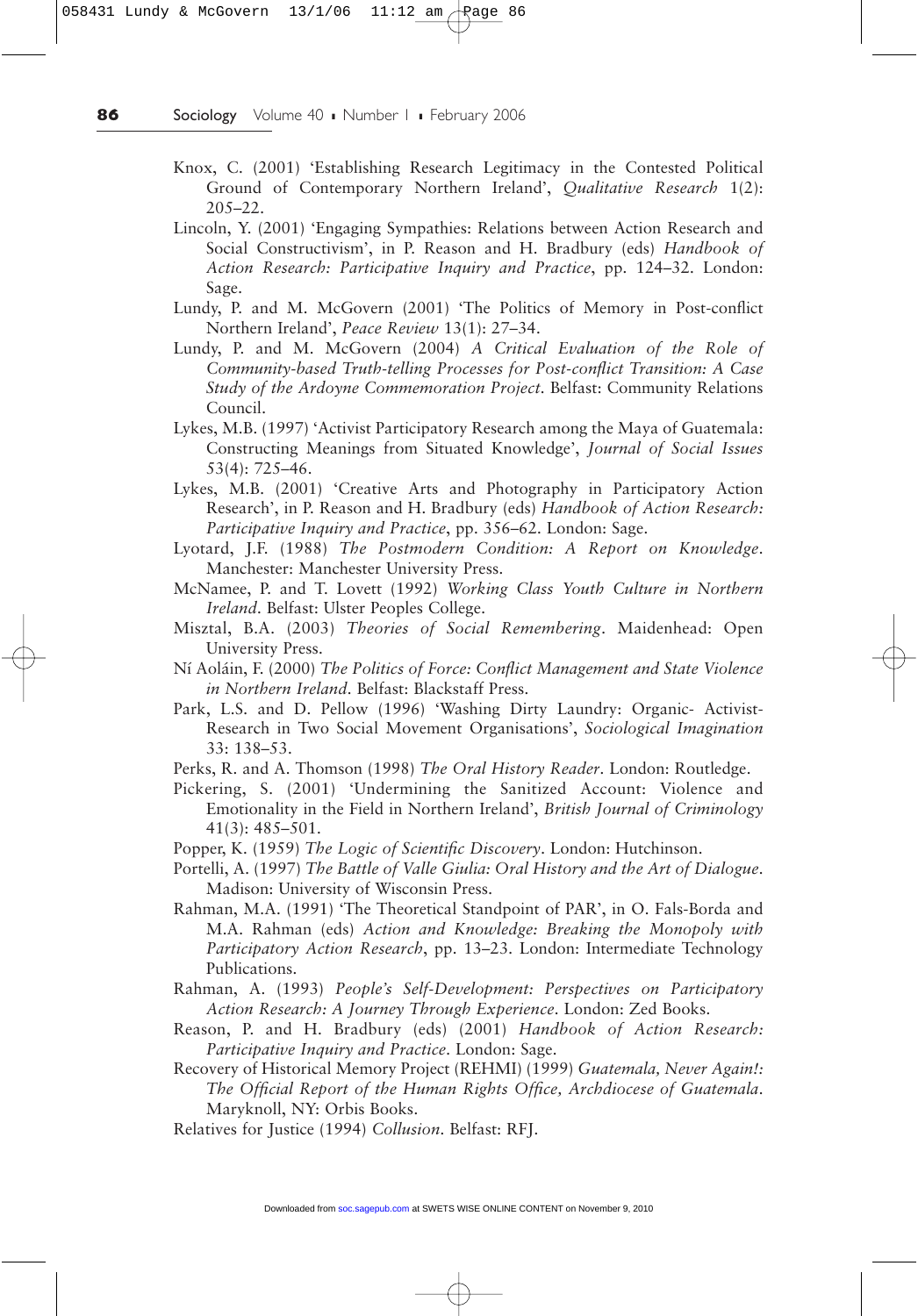- Rorty, R. (1989) *Contingency, Irony and Solidarity*. Cambridge: Cambridge University Press.
- Sluka, J. (1995) 'Reflections on Managing Danger in Fieldwork: Dangerous Anthropology in Belfast', in C. Nordstrom and A. Robben (eds) *Fieldwork Under Fire: Contemporary Studies of Violence and Survival*, pp. 276–94. Berkeley: University of California Press.
- Smyth, M. and J. Darby (2001) 'Does Research Make Any Difference? The Case of Northern Ireland', in M. Smyth and G. Robinson (eds) *Researching Violently Divided Societies: Ethical and Methodological Issues*, pp. 34–54. London: Pluto Press.
- Smyth, M. and G. Robinson (2001) *Researching Violently Divided Societies: Ethical and Methodological Issues*. London: Pluto Press.
- Stanley, L. (1992) *The Auto/Biographical I: The Theory and Practice of Feminist Auto/Biography*. Manchester: Manchester University Press.
- Stevens, J. (2003) *Stevens Enquiry 3: Overview and Recommendations*. Belfast: Stevens Inquiry.
- Stoecker, R. (1999) 'Are Academics Irrelevant? Roles for Scholars in Participatory Research', *American Behavioral Scientist* 42(5): pp. 840–54.
- Teitel, R. (2001) *Transitional Justice*. Oxford: Oxford University Press.
- Thomson, A. (2003) 'Evaluating Oral Testimony', Paper presented to the *Oral History Society Annual Conference*, British Museum, London, September.
- Thomson, A., M. Frisch and P. Hamilton (1994) 'The Memory and History Debates: Some International Perspectives', *Oral History* 22(2): 33–43.

#### **Patricia Lundy**

Is a lecturer in Sociology at the University of Ulster, Jordanstown. She has researched and written on the subject of 'truth-telling', community and conflict transformation. She has undertaken comparative research in South Africa, Guatemala and Chile on truth recovery processes and is particularly interested in community initiatives and transitional justice. She is co-author of *Ardoyne: the Untold Truth* (2002, Beyond the Pale publications). In 2005 she undertook a survey of attitudes to truth recovery processes in the North of Ireland, which is the first of its kind to have been undertaken in a society emerging from conflict. She has published in *Peace Review*, *Words and Silences*, *Action Research* and is co-author of *Community, 'Truth-telling' and Conflict Resolution* (2005, Belfast: Community Relations Council).

Address: Department of Sociology, University of Ulster, Jordanstown, Newtonabbey, Northern Ireland.

E-mail: p.lundy@ulster.ac.uk